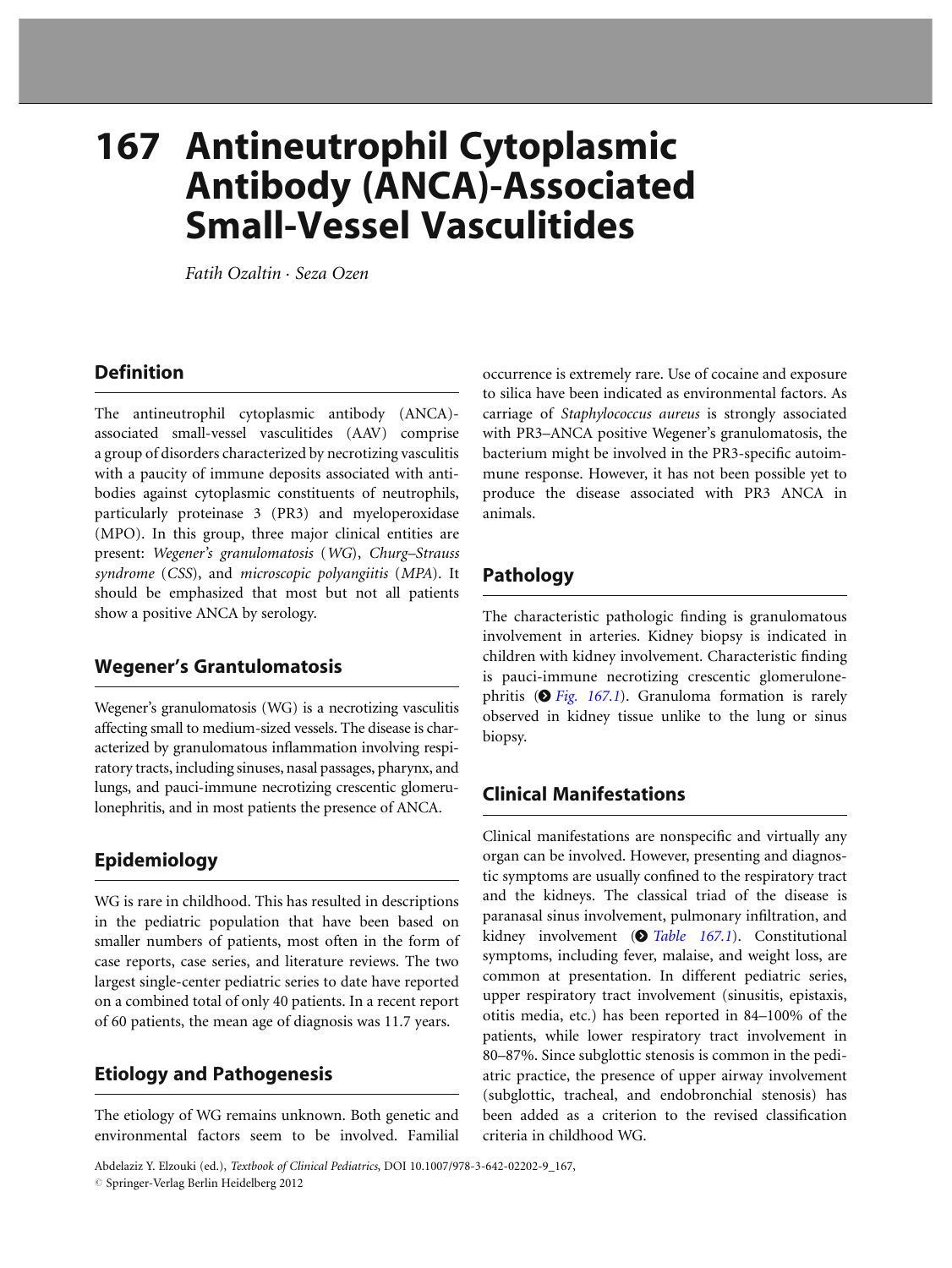<span id="page-1-0"></span>

**D** Figure 167.1 Necrotizing crescentic glomerulonephritis in a child with ANCA-associated vasculitis

Renal involvement, which is characterized by necrotizing pauci-immune glomerulonephritis in biopsy, is frequently seen and often causes renal failure requiring dialysis. Skin lesions including purpura and panniculitis/ nodules may be seen in one third of the patients. Conjunctivitis, scleritis, and proptosis have also been reported as frequent symptoms at onset or during the course of the disease. Arthritis/arthralgia, hypertension, gastrointestinal involvement venous thrombotic events and CNS involvement occur less frequently. The disease may also present in a limited form.

## Diagnosis and Laboratory Findings

Many of the "classic" features of the disease may be lacking early in the course. Although diagnostic criteria do not exist, for diagnosis the child should have (1) small-vessel vasculitis; (2) granulomatous inflammation of the airways; (3) nodules, infiltrations on chest radiographs; and (4) renal involvement. According to recently proposed classification criteria, three out of six criteria should be present for WG ( $\odot$  Table 167.1).

There is usually mild anemia and thrombocytosis. Marked elevation of acute phase reactants are usually present. Urinalysis may show microscopic hematuria, proteinuria, and casts in case of renal involvement. Renal impairment may be present.

ANCA is highly associated with WG ( $\odot$  Table 167.1). ANCA may be either cytoplasmic (c-ANCA), which is related to proteinase 3 (PR3) or more rarely related to myeloperoxidase (MPO). Sensitivities of PR3-ANCA and

#### $\square$  Table 167.1 EULAR/PRINTO/PRES (Ankara, 2008) classification criteria for Wegener's granulomatosis (From Ozen et al. ([2010\)](#page-4-0))

| Three of the following six should be present:  |
|------------------------------------------------|
| 1. Abnormal urinalysis <sup>a</sup>            |
| 2. Granulomatous inflammation on biopsy        |
| 3. Nasal and/or sinus and/or oral inflammation |

- 4. Subglottic, tracheal, or endobronchial stenosis
- 5. Abnormal chest X-ray or computed tomography
- 6. Any ANCA positivity

<sup>a</sup> If kidney biopsy is performed, it characteristically shows necrotizing pauci-immune glomerulonephritis

MPO-ANCA for WG are 70–80% and 10%, respectively. A few patients with WG are ANCA-negative.

## Radiologic Findings

Chest radiographs or CT are abnormal in up to two thirds of the patients and include nodules, cavitation and infiltrates, and pleural effusions. Sinus radiographs will reflect the sinusal involvement.

## **Treatment**

Since there are few data relating to treatment of children with WG evidence-based treatment, recommendations come from studies performed in adult population.

Localized disease defined by the European Vasculitis Study (EUVAS) group refers to patients with symptoms restricted to the upper and/or lower airways, without constitutional symptoms or systemic vasculitis. In this group, Methotrexate may be used to induce remission.

EUVAS approaches the treatment of (systemic) WG and MPA in a similar fashion, and thus the treatment of these two diseases will be reviewed together. Conventional treatment is to induce remission with cyclophosphamide and corticosteroids in these two ANCA-associated vasculitides, WG, or MPA. Patients should be started with oral prednisone plus pulse intravenous cyclophosphamide or oral cyclophosphamide to induce remission. In this study of adults, prednisone was tapered to 10 mg by 6 months. Cyclophosphamide doses should be adjusted to age, renal function (level of evidence 1b; recommendation A).

In the CYCAZAREM study, azathioprine has proven to be effective for maintenance therapy after 3–6 months of remission induction therapy with prednisolone and oral cyclophosphamide. Leflunomide, methotrexate, and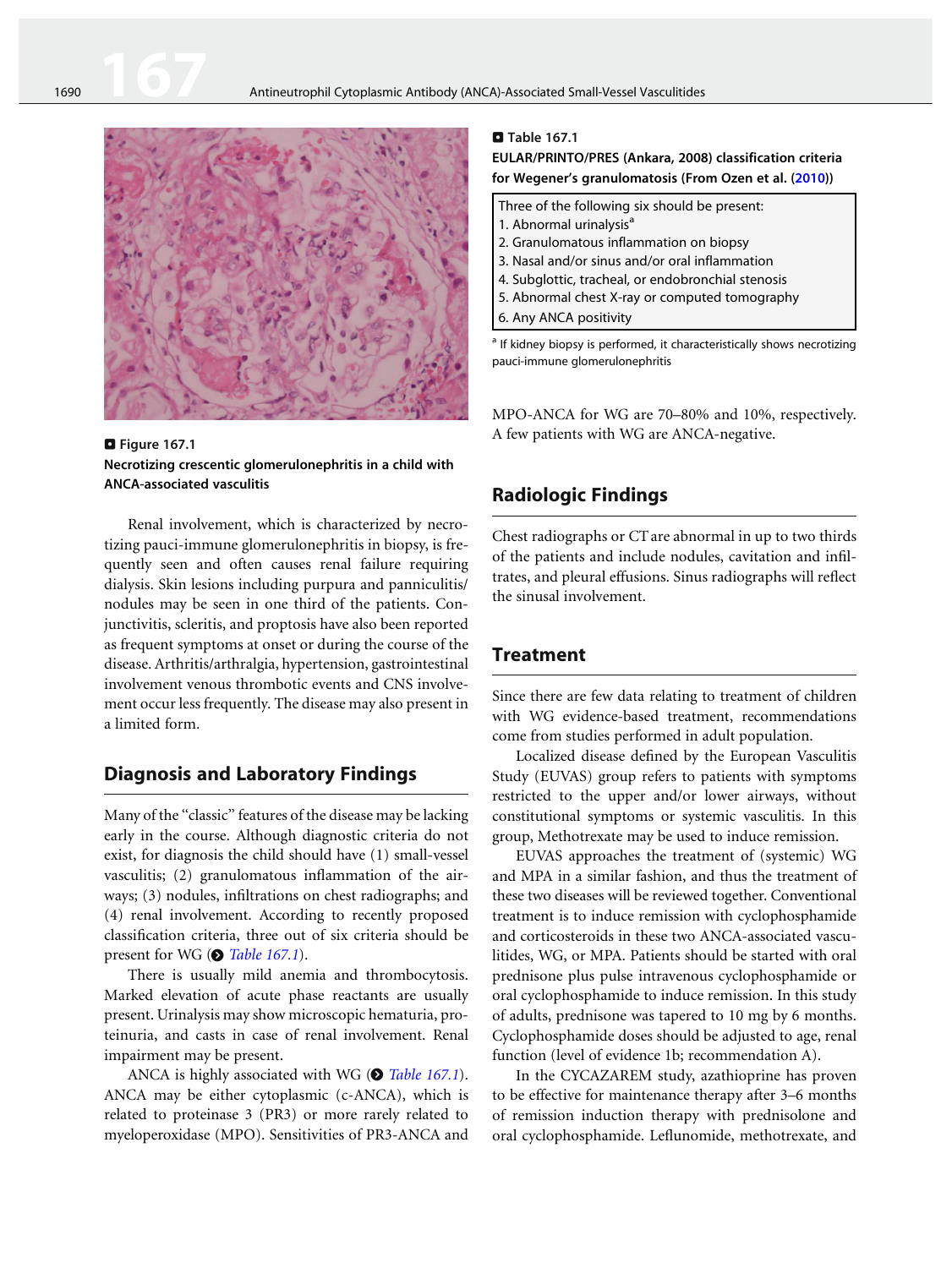mycophenolate mofetil may be alternative therapies to maintain remission.

In severe renal vasculitis and immediately lifethreatening disease, plasma exchange should be started to improve renal prognosis (level of evidence 1b; recommendation A). In refractory disease, there are no randomized trials providing evidence for the best therapy. Rituximab has been proven to be effective in recent trials of ANCA-associated vasculitides in adults.

## Prognosis

The use of immunosuppressives has resulted in much lower mortality rates than those published in early studies of WG. Lack of ear, nose, and throat involvement has also been shown to be a significant indicator of increased risk of mortality. Treatment may result in significant morbidity and mortality.

#### Churg–Strauss Syndrome (Allergic Granulomatosis)

Churg–Strauss syndrome (CSS) is a disease characterized by pulmonary and systemic small-vessel necrotizing vasculitis, vascular and/or extravascular granulomas, eosinophilia and tissue infiltration by eosinophils, occurring in individuals with asthma, and often allergic rhinitis or sinusal polyposis. Asthma and severe eosinophilia in combination with vasculitic organ manifestations are key features of this unique disease.

# Epidemiology

Reports of CSS occurring in children are limited and generally consist of single case reports. In a recent systematic review, where 33 children with CSS have been included, mean age at onset has been found as 12 years with a male-to-female ratio of 0.74.

## Etiology and Pathogenesis

Etiology and pathogenesis remain unknown. Inhaled allergens, infections, drugs have been implicated as triggers. A possible contribution of leukotriene receptor antagonists to the development of CSS has been suggested.

The pathogenic role of anti-MPO autoantibodies is now well established both in vitro and in vivo. However, the mechanisms leading to vasculitis in CSS are yet to be elucidated, particularly in ANCA-negative patients.

## Pathology

Histological signs of CSS include eosinophilia, vasculitis, or granuloma. Small-vessel vasculitis is found in most of the patients, extravascular eosinophils are histologically evident in 80% of the patients, while granulomas are seen in 45% of them.

## Clinical Manifestations

History of asthma has been reported in 91% of the patients while sinusitis in 77% at the time of clinical presentation. Pulmonary infiltrates are also a common finding (85%), whereas pleural effusions are rarely seen (12%). Other organs such as the skin (66%), peripheral nerves (39%), and the gastrointestinal tract (40%) are also involved. Renal and musculoskeletal symptoms occur rarely. Cardiac involvement is frequently seen and is characterized by granulomatous pericardial disease (27%) and eosinophilic cardiomyopathy (42%). Severe mitral valve regurgitation has also been reported. Other organs are rarely affected.

## **Diagnosis**

According to the American College of Rheumatology criteria for classification of the CSS, a patient is considered to have CSS in the presence of at least four of the following criteria with a sensitivity of 85% and a specificity of 99.7%: (1) asthma, (2) eosinophilia, (3) history of allergy, (4) mono/polyneuropathy, (5) pulmonary infiltrates, (6) paranasal sinus abnormality, (7) extravascular eosinophils in biopsy.

## Laboratory Findings and Pathology

The most striking laboratory features are significant eosinophilia ( $\geq$ 10% of the peripheral leukocytes) and elevation of serum IgE level. Acute phase reactants are increased in active disease. ANCA positivity is not a consistent finding however the usual association is with MPO-ANCA.

Chest X-Ray may reveal diffuse pulmonary infiltrates with impaired pulmonary function tests.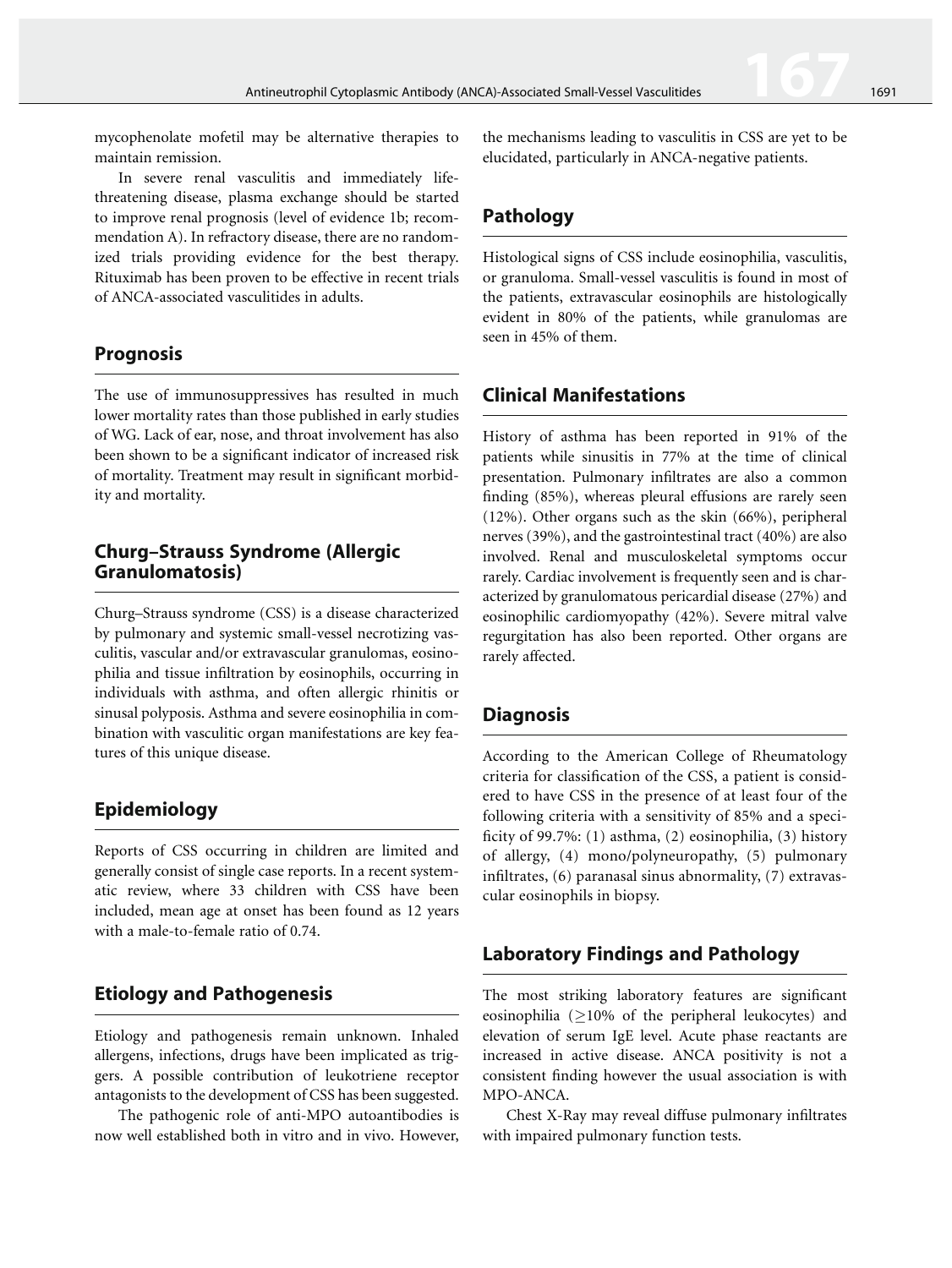#### Treatment and Prognosis

Strict and aggressive therapy is indicated in patients with CSS. Most children respond well to initial steroid therapy. However, those patients with vital organ involvement immunosuppressive agents such as cyclophosphamide, azathioprine, or metotrexate are often needed.

Mortality is significantly higher (19%) in children than adults (5%). This is partly explained by the more severe cardiac involvement, which has major impact on mortality.

#### Microscopic Polyangiitis

Microscopic polyangiitis (MPA) is defined as nongranulomatous small-vessel vasculitis with few or no immune deposits affecting small vessels. Necrotizing glomerulonephritis is very common and necrotizing arteries of medium-sized arteries may also be present. Pulmonary capillaritis without upper respiratory tract involvement often accompanies to glomerulonephritis. It can mimic classical PAN histologically, as both diseases produce necrotizing arteritis. The key distinction between them is in the involved vessel size since MPA is predominantly smallvessel vasculitis, while PAN is confined to mid-sized arteries. In addition, MPA is often associated with a high titer of MPO-ANCA.

### Epidemiology

Microscopic polyangiitis is rare in children. The annual prevalence of MPA has been reported as 25.1 per million adults in France. In two pediatric series, the mean age at diagnosis was 12 years.

## Etiology, Pathogenesis and Genetic Background

Infections may have an initiating role, although a specific antigen has not been indicated. MPO-ANCA has been implicated in the pathogenesis. There are several in vitro data supporting the observation that ANCA are capable of endothelial damage. In two elegant animal models, anti-MPO antibodies in mice and in rats induced necrotizing and crescentic glomerulonephritis with widespread vasculitis in the lung and other organ systems.

Genetic factors may be operative in the pathogenesis. MPO levels are influenced by two single nucleotide

polymorphisms in the gene, MPO463 and MPO129. The MPO 463 polymorphism has been associated with an increased risk of development of MPO-ANCA associated disease.

## Clinical Manifestations

The constitutional features of MPA are similar to those of classical PAN. However, the predominant feature is progressive (often rapidly) glomerulonephritis with or without pulmonary involvement. It is one of the leading causes of pulmonary-renal disease in children. Renal disease manifests as nephritis and renal functions may be acutely impaired. Myalgia, skin lesions, joint disease, gastrointestinal symptoms, and central and peripheral nervous system involvement have all been defined in MPA. In some series, end stage renal disease has been reported as high as 40%.

## Diagnosis and Laboratory Findings

Diagnosis depends on characteristic renal biopsy findings in the presence of typical clinical manifestations and a positive p-ANCA staining with high MPO-ANCA level by ELISA. Classical PAN, Henoch Schonlein purpura, Wegener's granulomatosis, Churg–Strauss syndrome, and systemic lupus erythematosus should be considered in differential diagnosis.

Leukocytosis, thrombocytosis, and elevation of erythrocyte sedimentation rate and C-reactive protein level are consistently present. Urinalysis shows proteinuria and hematuria. Renal functions may be impaired.

MPO-ANCA is important in diagnosis and follow-up of the disease. In childhood, those patients with necrotizing glomerulonephritis and pulmonary involvement seem to have the highest MPO-ANCA levels.

#### Treatment and Prognosis

Guidelines for treatment of Wegener's Granulomatosis (WG) are applicable for MPA as well.

Five-year survival rates vary between 45% and 74% in different adult series. Renal involvement is a significant factor in predicting poor prognosis, either in the form of proteinuria  $(>1 \text{ g/day})$  or raised creatinine levels. Overall relapses seem to be less frequent as compared to WG.